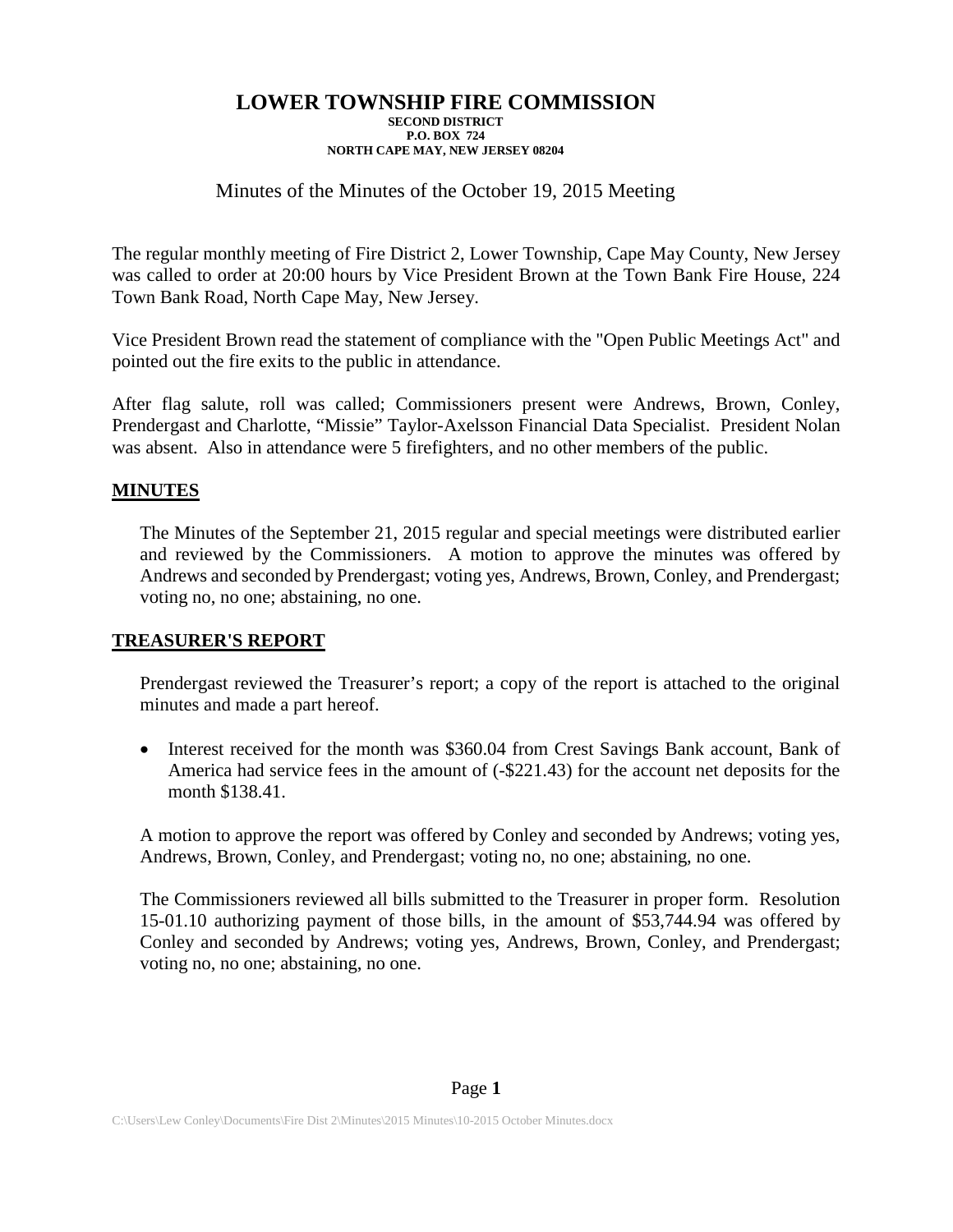# Minutes of the Minutes of the October 19, 2015 Meeting

# **CORRESPONDENCE**

The Secretary read the following correspondence:

- 1. Letter in dated 9/10/15from MV Engineering transmitting a copy of the proof of publication for the driveway apron bid.
- 2. Copy of Notice of Award of Contract dated 10/06/15 to Fred M. Schiavone Construction, Inc. by Brian Murphy, PE, of MV Engineering.
- 3. Letter out dated 10/05/15 to Leon Costello regarding audit representation.
- 4. Letter out dated 10/05/15 to Leon Costello regarding LOASP review.
- 5. Letter in dated 10/05/15 from Leon Costello regarding the 2015 Audit.

# **TOWN BANK VOLUNTEER FIRE COMPANY REPORT**

Chief Megonigal reported the following:

• Report of the month's activities; a copy of the report is attached to the original of these minutes.

# **BUREAU OF FIRE SAFETY REPORT**

• Conley who is the Board's representative to the Bureau distributed the minutes of the September meeting, medical insurance is still a primary concern and a meeting with the Township is scheduled in the near future.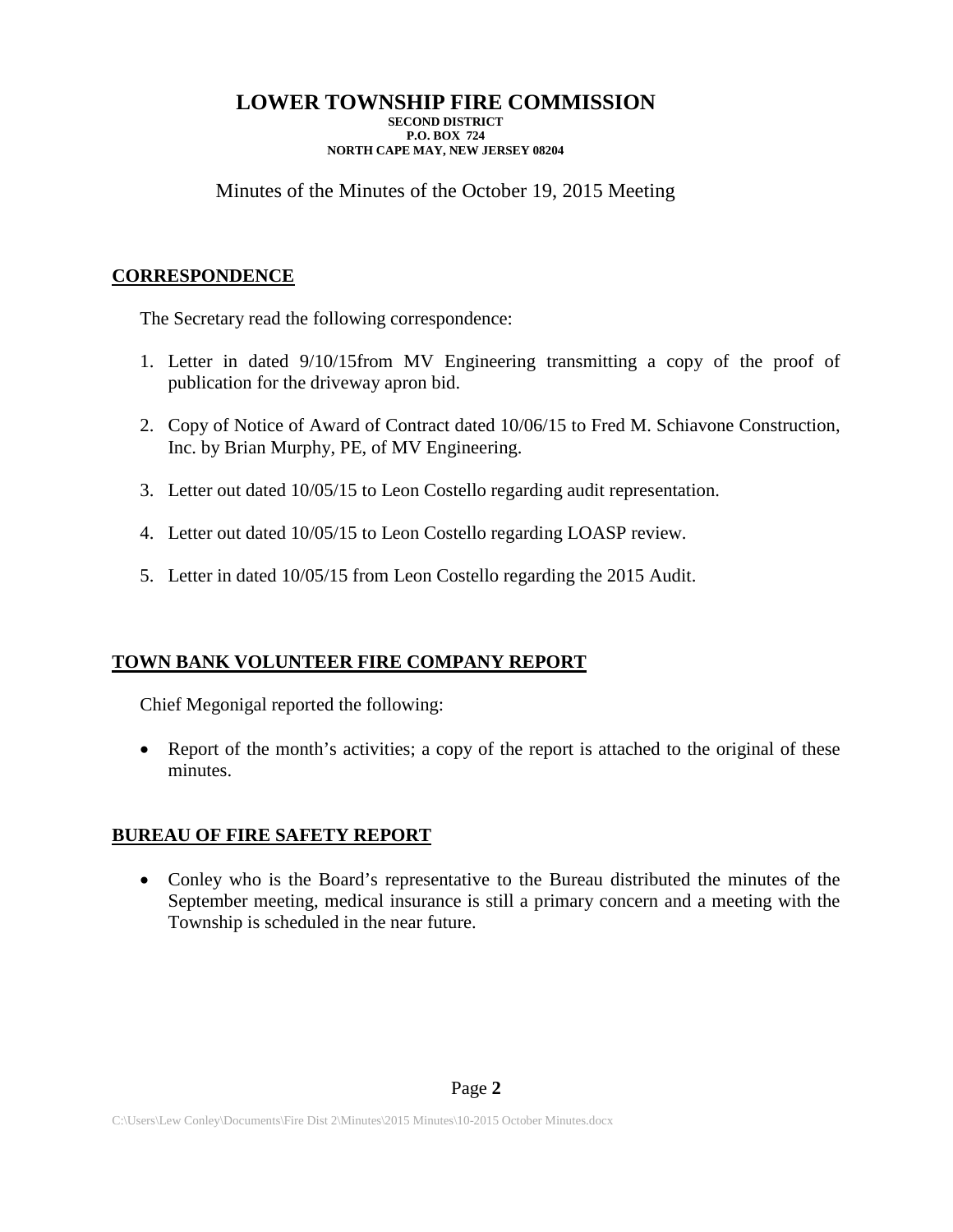Minutes of the Minutes of the October 19, 2015 Meeting

# **OLD BUSINESS**

• *The Chief reported a growing building crack in the southeast corner of the engine bay. Conley has look at the crack and it looks like a settlement issue. The Commission authorized Conley to contact a structural engineer to look at the situation and make recommendations. (03/08).*

*Conley reported that he contacted Edward P. Ryan, PE, a structural engineer who met with Conley and Brown to look at the building. Mr. Ryan's preliminary determination was that the cracking is due to settlement but there is no immediate danger. He will prepare recommendations and specifications for the repair of the settlement as well as the cracks in the near future. (04/08)*

*Conley reported that he has received the details from structural engineer, Edward P. Ryan and will coordinate with Richard Braslow and Ryan to put together a contract to perform the work recommended. (06/08).*

*Nolan inquired as to the status of the crick repair. Conley responded that the District is in the process of having a contractor look at it and provide an estimate to see if the repair needs to be bid. He also reported the Mr. Ryan had reported that there is no immediate danger, and budget constraints had moved this repair a little lower on the priority list, but not forgotten. (06/12)*

• *Scott Brown asked if there was some types of sealer that can be used to stop the damage to apparatus aprons that have sever salt damage. He has seen repairs to bridge surfaces that were temporarily repaired rather quickly. Brown volunteered to discuss it with a friend who is a masonry contractor and Conley will talk to the County Engineer who may have specified the repairs to the County Bridges. (06/12)*

*Brown reported that Jay Blackley of Blackley Concrete will look at the driveway and make a recommendation (07/12)*

*Brown reported that Jay Blackley reported that there is no fix the driveway apron will need to be removed and replaced. Conley requested that Blackley provide us with a cost estimate to do that work so that we know if we would need to bid the project and look for the money to pay for the replacement. (08/12)*

*Brown reported that Blackley has provided a proposal to remove the existing concrete and replace it with the same strength reinforced concrete for \$24,860.00. This is above the bid threshold and obviously will need to be bid.*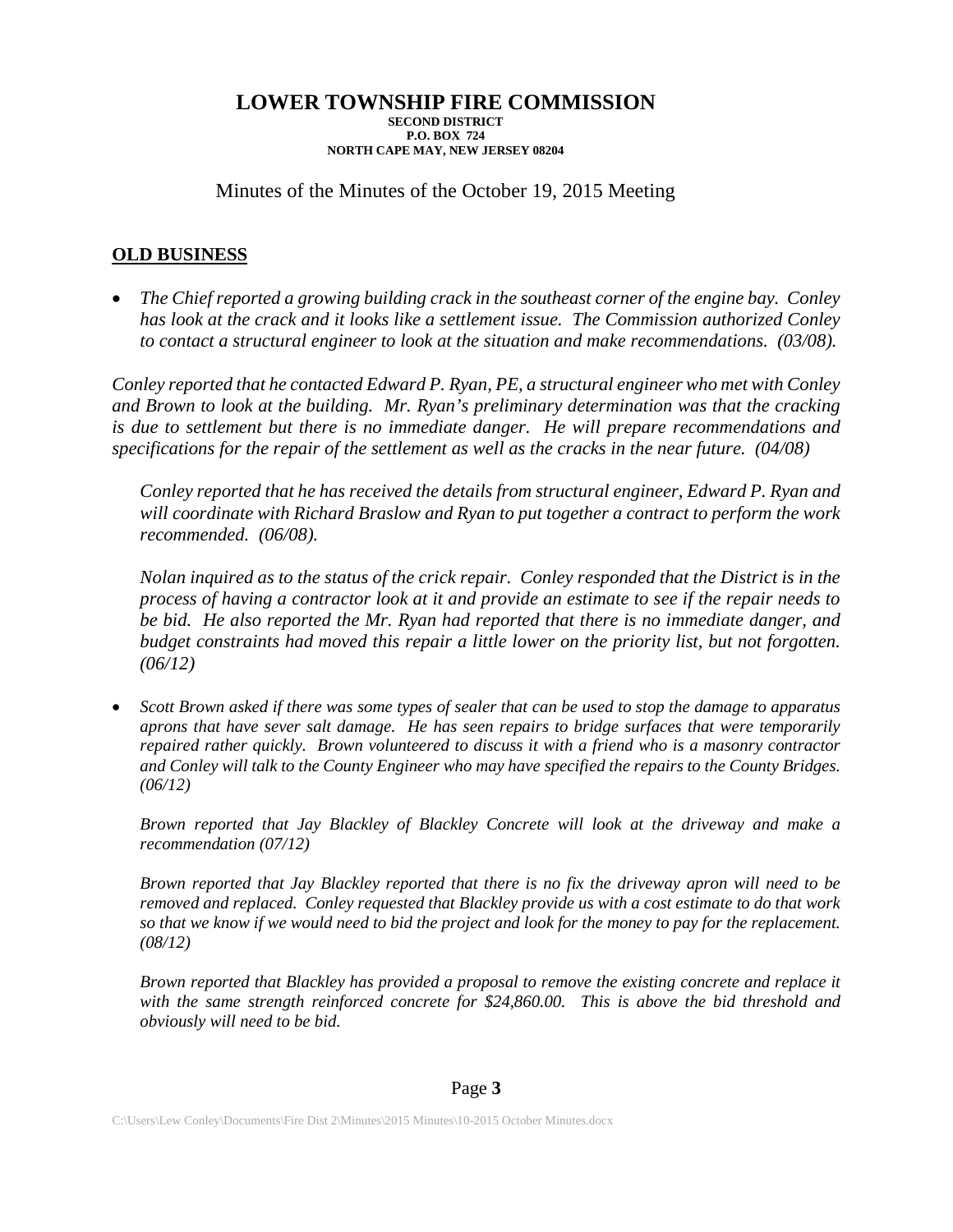## Minutes of the Minutes of the October 19, 2015 Meeting

*Conley suggested that if total replacement is necessary, we should look into retaining a structural engineer or architect to design a heating system into the apron and then there would be no need to have salt on it. Conley will look into finding an engineer or architect with the appropriate experience. (09/12)*

*Conley reported that he has not been able to get Jay Blackley (concrete mason) to respond with a cost for a temporary winter patch. Brown will reach out to Troiano Concrete to see if they can do a temporary patch to get us through the winter months. (12/12)*

*Brown reported that he has contacted Ernie Troiano, Jr. of E. Troiano & Sons Concrete who will perform a temporary patch on the driveway for an estimated cost of \$2,100.00 as outlined in his letter of December 21, 2012. Conley reported that he has contacted, in writing, Thomas Lipski of PEOSH to request an extension of time to repair the driveway apron. A motion was offered by Andrews and seconded by Nolan to approve E. Troiano and Sons Concrete's proposal and authorize the work, voting yes, Andrews, Brown, Conley, Nolan and Prendergast; voting no, no one; abstaining, no one.*

*Conley presented a proposal from M V Engineering of Cape May Court House, NJ for providing the design, bid preparation and administration, and construction observation of the permanent driveway apron replacement for an estimated \$11,200.00 as contained in their written proposal. Resolution 13- 20 Approving the award of the contract with Brian Murphy, PE of M V Engineering for the Design and Inspection of the Driveway Apron Replacement was offered by Andrews and seconded by Prendergast voting yes, Andrews, Brown, Conley, Nolan and Prendergast; voting no, no one; abstaining, no one. (01/22/13)*

*Brown reported that the driveway apron would be repaired with a temporary concrete patch by E. Troiano and Sons on Wednesday 2/27/13. (02/13)*

*Conley reported that the driveway apron was repaired on February 27, 2013 on schedule and he emailed a notice to Thomas Lipski of PEOSH along with photos of the completed driveway. Conley continued the report by telling all that Thomas Lipski emailed back that he would be issuing a letter indicating the violation has been abated. (03/13)*

*Conley reminded all that we have received preliminary plans and specifications for the permanent driveway replacement from MV Engineering. We need to decide when we want the driveway advertised, what is going to be included in the contract, such as fencing and/or security for the apparatus to be stored outside during the replacement of the apron and the concrete curing time. (03/13)*

*Conley discussed the need to meet to discuss how to deal with the apparatus security which will need to be outside the building during the removal and curing of the concrete apron. The meeting was set for April 22, 2013. (04/13)*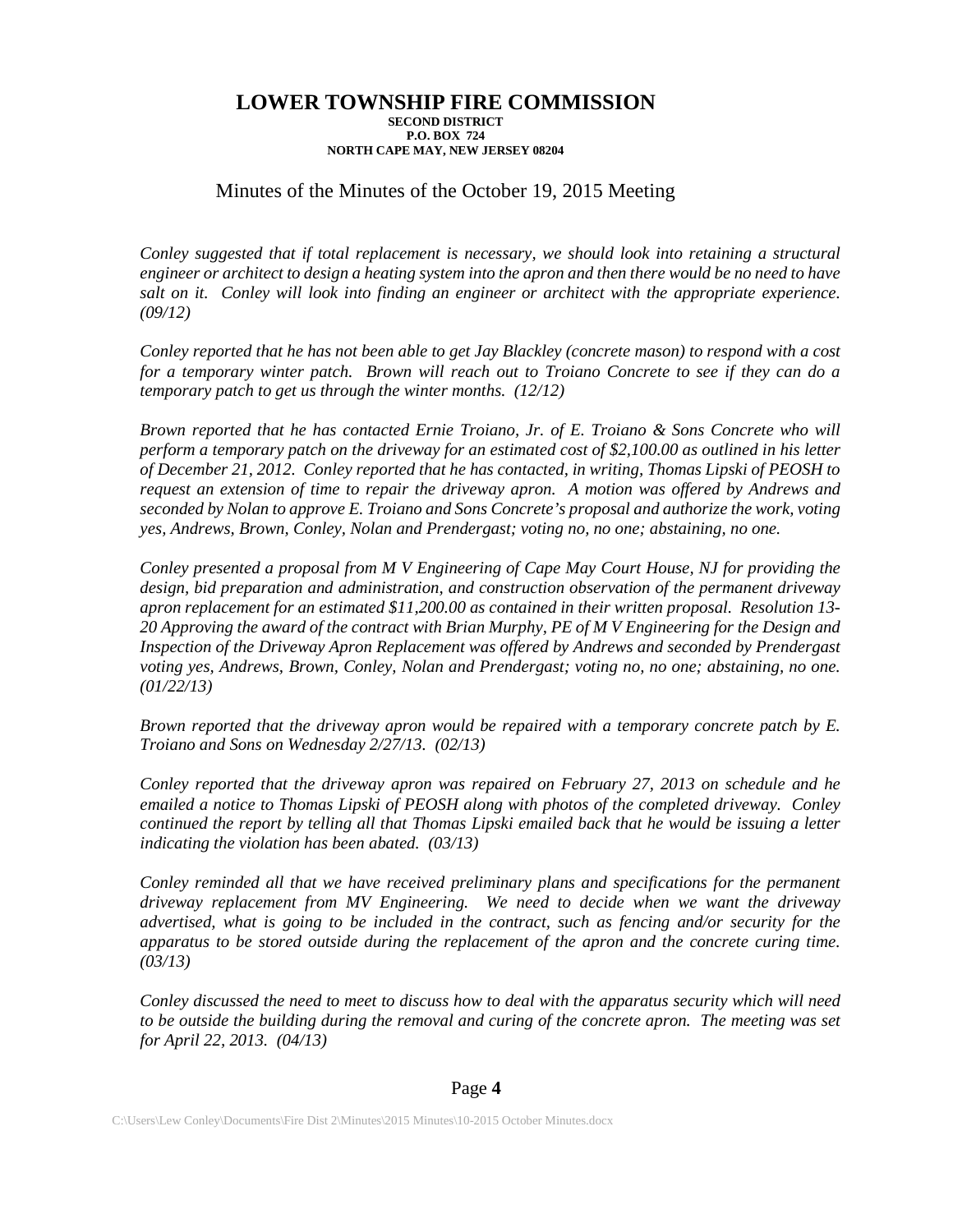## Minutes of the Minutes of the October 19, 2015 Meeting

*Brown reminded everyone that only Conley and he showed up for the April 22 meeting and rescheduled for June 24, 2013 (05/13).*

*Conley reported that he has met with the engineer and reviewed the details for staging the apparatus out of three contiguous bays and then wait until the concrete has cured and then the next three contiguous bays can be poured. He also reviewed the parking lot driveway that needs to also be replaced as well as the concrete curb that also needs to be replaced. There will be a new concrete ramp created from the parking lot to the sidewalk on Town Bank Road so that the access from the parking lot in front of the engine bays can be fenced off or landscaped to prohibit access. (08/13)* 

*Conley reported that he has not received the plans and specifications yet from the design engineer (12/13)*

*Conley reported that MV Engineering has worked with a relatively new high-early concrete additive that does not contain corrosives. The product is known as Sika Rapid and MV recommends taking more than the usual samples of each of the concrete pours and begins breaking the samples after 7 days, on a project that they tested this additive on, the concrete reached 4,000 pounds break in just14 days. They are scheduled to have the revised plans and specifications to us by the end of May to go out to bid. (03/14)*

*Conley reported that he will be meeting next Wednesday 3/25/15 with Brian Murphy of MV Engineering regarding finishing the engineering specifications and bid documents for the driveway replacement. (03/15)*

*Conley reported a copy of the plans and specifications from MV Engineering for the driveway apron replacement. Conley reported that the plans & specifications were complete with the exception of the staging requirement that we want regarding replacing the driveway in sections, while keeping a minimum of three bays operational at all times. The tower/ladder will then be temporarily berthed in the center bay, as it requires a larger are for turning onto and off Town Bank Road. There was also a small concrete ramp from the parking lot to the sidewalk that needed to be added.*

*With those two exceptions, Conley was satisfied with the specifications, he recommended that they be approved so that once the exceptions were incorporated, we could go out to bid.*

*Resolution 15-33 approving the plans and specifications for the driveway apron replacement prepared by MV Engineering was offered by Brown and seconded by Andrews, voting yes, Andrews, Brown, Conley, Nolan and Prendergast; voting no, no one; abstaining, no one. (05-15)*

*Conley reported that bids are advertised and will be received on September 3, 2015 at the firehouse and opened and read to the public. (06-15)*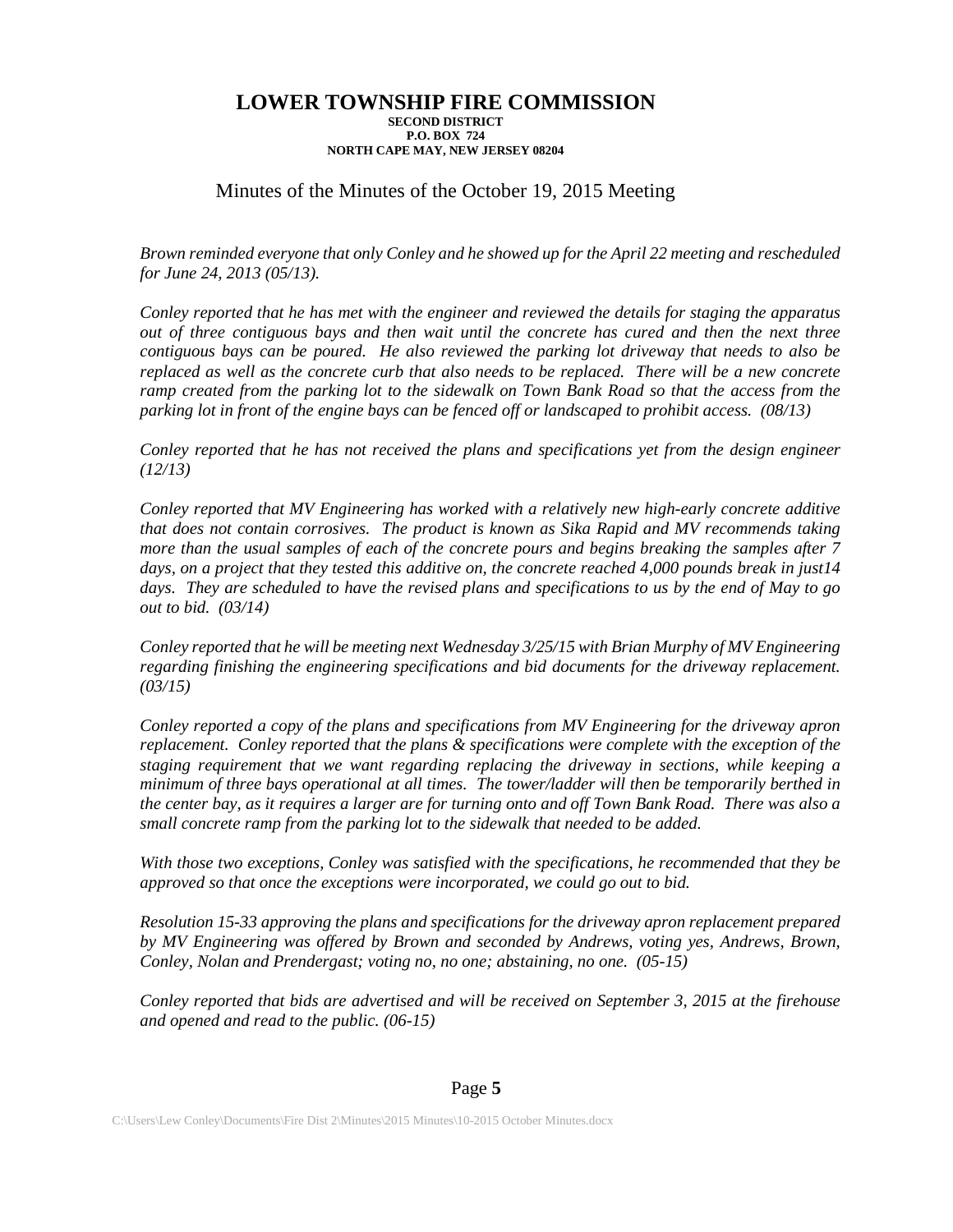### Minutes of the Minutes of the October 19, 2015 Meeting

*Conley reported that bids were received on September 3, 2015 and the firm of Fred M. Schiavone Construction of Malaga, NJ was the sole bidder. The bid totals are as follows: Alternate 1, \$87,107.71, Alternate 2, \$79,590.31 and Alternate 3, \$73,073.89. In a letter dated 9/18/15 our Project Engineer, Brian Murphy, PE and the successful bidder recommend Alternate 3, which is a 10" thick concrete slab with fibermesh reinforcing. Mr. Murphy further recommends approval of the contract for Alternate 3 subject to review by our Attorney, Richard Braslow. Conley further reported that he has provided copies of the contract documents/bid package to Mr. Braslow and he has approved them as to form.*

*Resolution 15-35 Approving the Fred M. Schiavone Construction contract subject to review by our attorney of the final signed contract documents, was offered by Conley and seconded by Nolan, voting yes, Andrews, Brown, Conley, Nolan and Prendergast; voting no, no one; abstaining, no one. (09-21)*

Conley reported that a preconstruction meeting has been scheduled with Fred M. Schiavone Construction and construction will start in November. (10/15)

• *Past President & Past Chief Treon who is now with Cape May County Office of Emergency Management, requested and was granted a place on the July meeting agenda to appear with Director Martin Pagliughi to discuss a possible memorandum of understanding (MOU) to utilize the multipurpose room during emergencies and natural disasters. (06/14)*

*Conley distributed a sample copy of the memorandum of understanding that was generated for Upper Township to each of the Commissioners, Chief Megonigal and President Marchino for review and to generate some comments. (09/14)*

*1. Conley reported that we need to replace a least one of the Commissioners computers to begin the phase out of the Microsoft XP operating system. As our computer tech reviews the condition of the existing computers, there may be additional ones to be replaced over time. We also need to replace an all-inone copier, printer, and scanner. Conley estimates that the two items should be able to be replaced for not to exceed \$2,000.00. It was the consensus of the Board to authorize Conley to make those purchases, not to exceed \$2,000.00. (05/15)*

*Conley reported that the new copier/printer/scanner has been received and the new computer purchase is temporally on hold pending the release of the new Microsoft Windows 10 operating system, which is anticipated in July. (06/15)*

*Conley reported that the need to replace the server and the network switch is becoming an issue. He has received a list of the equipment that is needed for the server and the network switch from our computer consultant and has estimated the cost, including the new computer previously discussed (see above) can be purchased for a cost not to exceed \$5,500.00 under state contract from Dell. A motion* 

### Page **6**

C:\Users\Lew Conley\Documents\Fire Dist 2\Minutes\2015 Minutes\10-2015 October Minutes.docx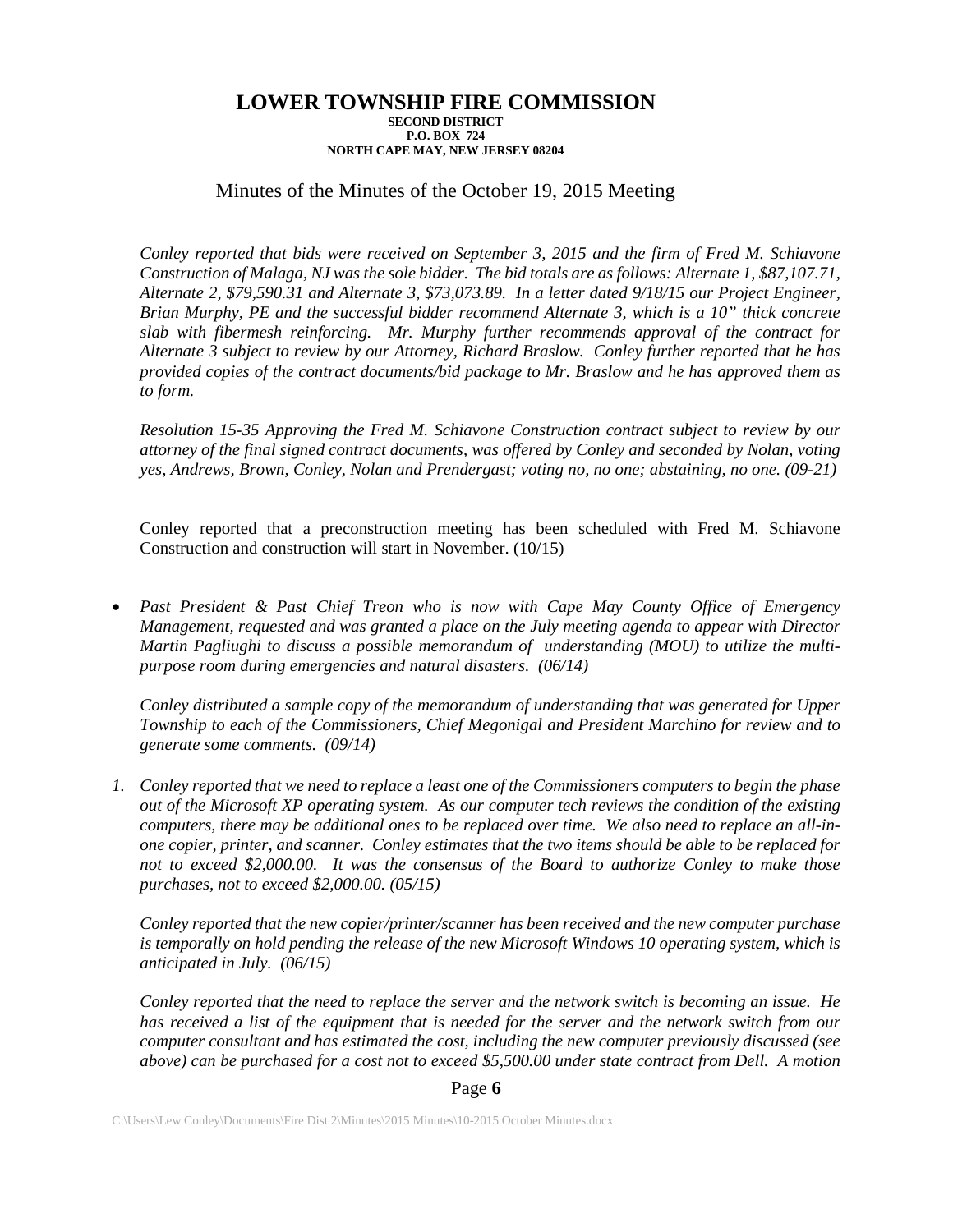# Minutes of the Minutes of the October 19, 2015 Meeting

was offered by Andrews and seconded by Brown to authorize the purchase the equipment as outlined *above for a cost not to exceed \$5,500.00, voting yes, Andrews, Brown, Conley, Nolan and Prendergast; voting no, no one; abstaining, no one. (08/15)*

*Conley reported that he has equotes, under State Contract, from Dell Computers as follows:*

| 1. 2 network switches | \$594.90   |
|-----------------------|------------|
| 2. Server w/UPS       | \$3,439.78 |
| 3. All-in-One Desktop | \$1,237.26 |
| Total                 | \$5,271.94 |

*He will provide Missie with the equotes for PO preparation. (09/15)*

**Conley reported that the server and network switches were received and the desktop computer is still pending.**

- *Nolan reported that the TIPS training/certification needed to be updated. Prendergast will see to it that it is set up. (08/15)*
- *There was a discussion initiated by Conley discussing the scheduling a special meeting on September 21, 2015 at 7:30 p.m. to obtain voter authorization to purchase a new pumper for a cost not to exceed \$750,000.00 and possibly a new pick-up truck for approximately \$50,000.00. (08/15)*
- *The Special meeting was held prior to this meeting, see the minutes for the Special Capital Expenditure Meeting of September 21, 2015. Summary the voters in attendance approved 36 to 0, authorization to expend, not in excess of \$750,000.00 relative to the purchase of the fire apparatus and to undertake lease purchase financing or such other applicable financing relative to the project and memorialized in Resolution 15-34 (09/15)*

### **NEW BUSINESS**

1. Conley reviewed the proposed 2016 Budget and reported that we will need to have another special meeting to secure voter approval to authorize the expenditure of a portion of the capital funds that received prior voter approval to collect those capital reserve funds.

Resolution 15-36 approving the proposed 2016 Budget was offered by Prendergast and seconded by Andrews, voting yes, Andrews, Brown, Conley, and Prendergast; voting no, no one; abstaining, no one.

2. Conley distributed a draft contract with the Town Bank Volunteer Fire Company for review and future consideration.

### Page **7**

C:\Users\Lew Conley\Documents\Fire Dist 2\Minutes\2015 Minutes\10-2015 October Minutes.docx